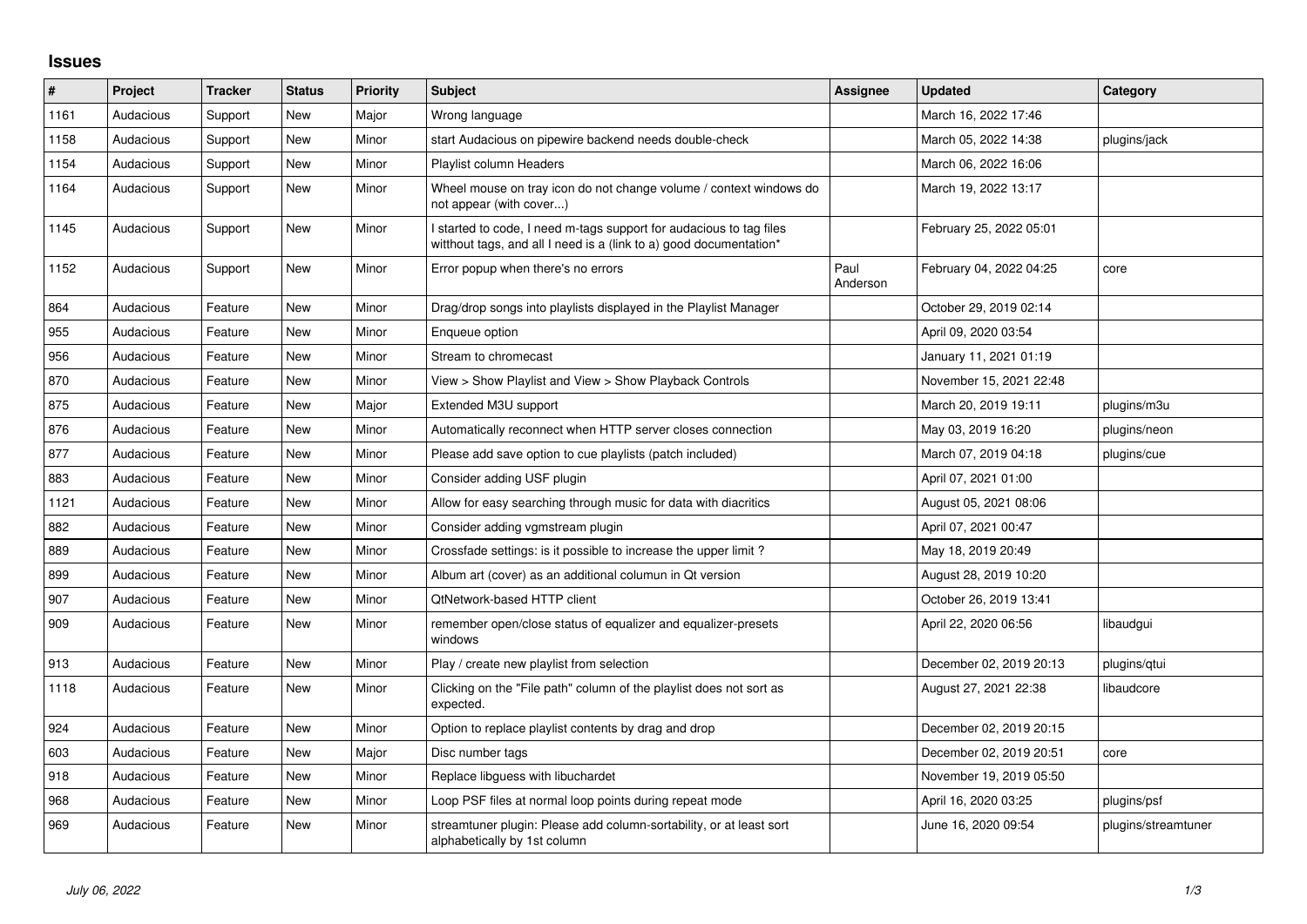| $\vert$ # | Project   | <b>Tracker</b> | <b>Status</b> | <b>Priority</b> | <b>Subject</b>                                                                                      | <b>Assignee</b> | <b>Updated</b>           | Category            |
|-----------|-----------|----------------|---------------|-----------------|-----------------------------------------------------------------------------------------------------|-----------------|--------------------------|---------------------|
| 602       | Audacious | Feature        | <b>New</b>    | Minor           | Restoring XMMS "AUTO" (entry-specific) equalizer settings<br>(patch/suggestion included).           |                 | December 03, 2019 14:40  | core                |
| 908       | Audacious | Feature        | <b>New</b>    | Minor           | Use QtXml instead of libxml2                                                                        |                 | October 26, 2019 14:21   |                     |
| 786       | Audacious | Feature        | <b>New</b>    | Minor           | Port global hotkeys plugin to Windows                                                               |                 | January 04, 2021 21:52   | plugins/hotkey      |
| 1116      | Audacious | Feature        | New           | Minor           | feature request: miniview mode with QT or GTK interace                                              |                 | February 08, 2022 06:53  |                     |
| 1119      | Audacious | Feature        | New           | Minor           | ADD ability to silence internet radio timeout Error dialog popup                                    |                 | July 31, 2021 18:36      |                     |
| 943       | Audacious | Feature        | New           | Minor           | Being able to add several folders to the library, and arrange that<br>Audacious recognizes symlinks |                 | March 23, 2020 15:41     | plugins/search tool |
| 945       | Audacious | Feature        | <b>New</b>    | Minor           | Balance control in newer interface                                                                  |                 | March 23, 2020 13:28     | plugins/gtui        |
| 1098      | Audacious | Feature        | <b>New</b>    | Minor           | Hide empty Services playlist sub-menu                                                               |                 | May 10, 2021 09:25       | libaudgui           |
| 1093      | Audacious | Feature        | New           | Minor           | Make the Song Dialog (Qt) window wider by default                                                   |                 | May 17, 2021 15:36       |                     |
| 1101      | Audacious | Feature        | <b>New</b>    | Major           | Please add media shortcut keys for Windows 10                                                       |                 | December 03, 2021 16:31  | win32               |
| 1095      | Audacious | Feature        | <b>New</b>    | Minor           | Ctrl $+$ Z / R to undo / redo changes to playlist                                                   |                 | May 07, 2021 18:42       |                     |
| 1096      | Audacious | Feature        | New           | Minor           | Calculate and show selection stats in the status bar                                                |                 | May 10, 2021 03:06       |                     |
| 1097      | Audacious | Feature        | New           | Minor           | Replace the volume button with a horizontal scale                                                   |                 | May 17, 2021 00:21       |                     |
| 1099      | Audacious | Feature        | New           | Minor           | Per-track ReplayGain shouldn't be enabled by default                                                |                 | May 09, 2021 13:41       |                     |
| 873       | Audacious | Feature        | <b>New</b>    | Minor           | Optionally make "previous track" restart current track                                              |                 | June 08, 2021 22:55      |                     |
| 1108      | Audacious | Feature        | <b>New</b>    | Minor           | HTTPS support for Windows builds                                                                    |                 | December 27, 2021 04:45  | plugins/neon        |
| 1153      | Audacious | Feature        | New           | Minor           | Optional sort column for File Created/Modified date and time                                        |                 | February 04, 2022 16:00  | libaudgui           |
| 1160      | Audacious | Feature        | <b>New</b>    | Minor           | Ogg Opus support for streams                                                                        |                 | March 11, 2022 18:09     |                     |
| 1170      | Audacious | Feature        | <b>New</b>    | Minor           | Playback mode button                                                                                |                 | April 22, 2022 16:01     |                     |
| 429       | Audacious | Feature        | <b>New</b>    | Minor           | Please enable scrobbling to libre.fm in Scrobbler 2.0                                               |                 | September 02, 2019 10:35 | plugins/scrobbler2  |
| 500       | Audacious | Feature        | <b>New</b>    | Minor           | fullscreen album art                                                                                |                 | April 08, 2020 19:17     |                     |
| 987       | Audacious | Feature        | <b>New</b>    | Minor           | Closing of Search Library tool by same method as opening it                                         |                 | May 13, 2020 00:15       |                     |
| 995       | Audacious | Feature        | <b>New</b>    | Minor           | Add star rating to songs                                                                            |                 | June 16, 2020 09:56      |                     |
| 1048      | Audacious | Feature        | <b>New</b>    | Minor           | PipeWire support                                                                                    |                 | May 04, 2022 19:36       |                     |
| 996       | Audacious | Feature        | <b>New</b>    | Minor           | Refine playlists when searching (search all playlists)                                              |                 | June 16, 2020 09:58      |                     |
| 1046      | Audacious | Feature        | <b>New</b>    | Minor           | Add all id3v2 frames in the settings of Playlist available columns                                  |                 | December 28, 2020 21:14  | plugins/gtkui       |
| 998       | Audacious | Feature        | <b>New</b>    | Trivial         | aacgain in aac / r128 in opus                                                                       |                 | June 01, 2021 10:44      |                     |
| 1047      | Audacious | Feature        | New           | Minor           | Stop playing after any chosen track                                                                 |                 | December 29, 2020 01:23  |                     |
| 51        | Audacious | Feature        | <b>New</b>    | Minor           | Option to inhibit suspend                                                                           |                 | February 13, 2021 09:23  |                     |
| 1057      | Audacious | Feature        | <b>New</b>    | Minor           | Matroska (mka) chapter support                                                                      |                 | August 27, 2021 22:54    |                     |
| 1058      | Audacious | Feature        | <b>New</b>    | Minor           | Allow changing the language/locale in settings                                                      |                 | January 30, 2021 18:11   |                     |